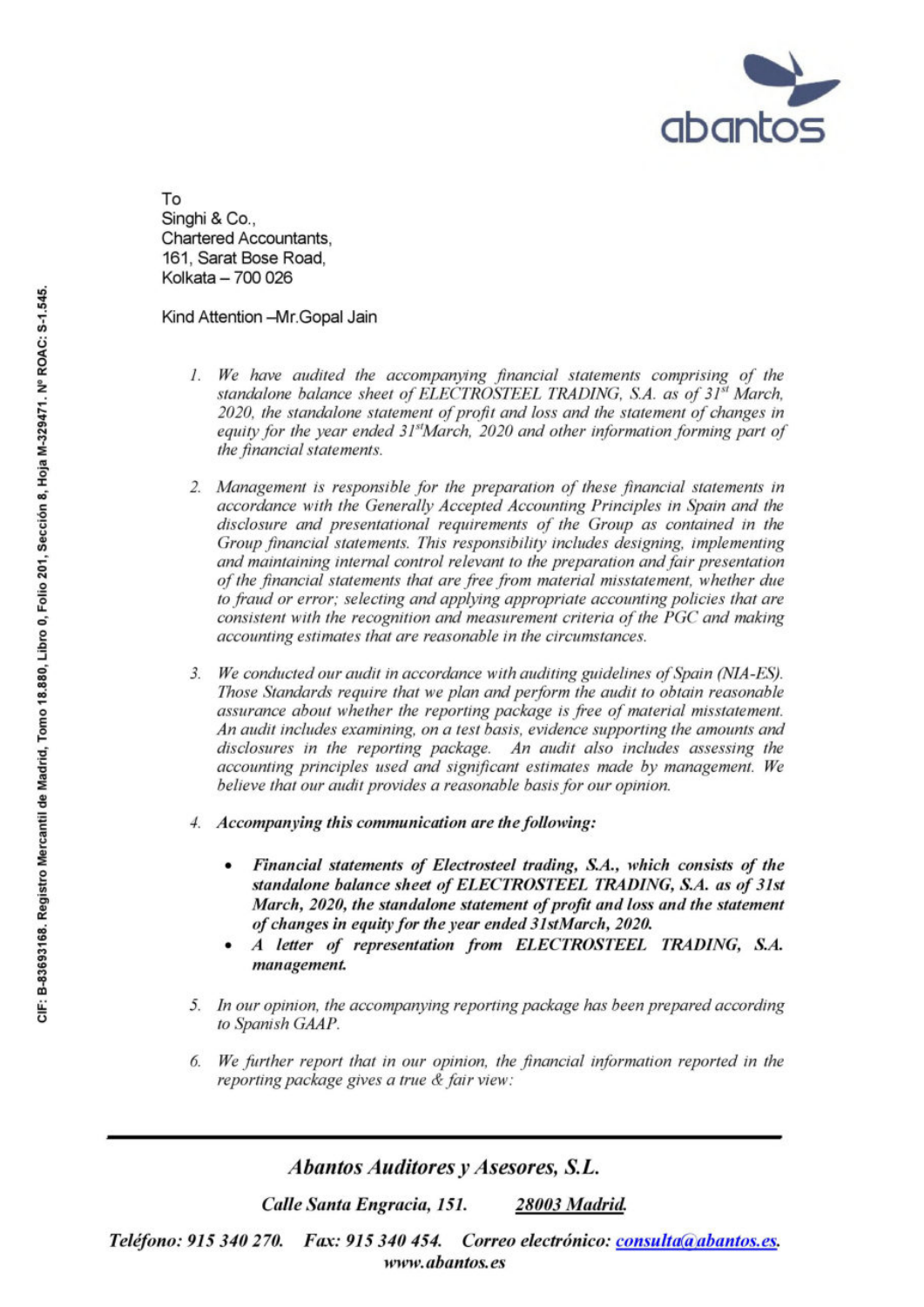

- <sup>a</sup>. <sup>I</sup><sup>n</sup> <sup>t</sup>h<sup>e</sup> case <sup>o</sup><sup>f</sup> <sup>t</sup>h<sup>e</sup> balance <sup>s</sup>heet, <sup>o</sup><sup>f</sup> <sup>t</sup>h<sup>e</sup> <sup>s</sup>tat<sup>e</sup> <sup>o</sup><sup>f</sup> <sup>a</sup>ffair<sup>s</sup> <sup>o</sup><sup>f</sup> <sup>t</sup>h<sup>e</sup> Company <sup>a</sup><sup>s</sup> <sup>a</sup><sup>t</sup> March <sup>3</sup>1, 2020.
- <sup>b</sup>. In the case of the statement of profit and loss, of the profit for the period ended on that date.
- <sup>c</sup>. Incase of <sup>t</sup>h<sup>e</sup> statement of changes <sup>i</sup><sup>n</sup> equity, of <sup>t</sup>h<sup>e</sup> changes <sup>i</sup><sup>n</sup> equity for the year ended on that date.
- <sup>7</sup>. We further state <sup>t</sup>hat, subject <sup>t</sup><sup>o</sup> our comments <sup>i</sup><sup>n</sup> para <sup>5</sup>, 6& 7above, there are no matters <sup>t</sup>hat, <sup>i</sup><sup>n</sup> our judgment, need <sup>t</sup><sup>o</sup> be reported <sup>t</sup><sup>o</sup> you.

## ABANTOS AUDITORES <sup>Y</sup> ASESORES, <sup>S</sup>.L.

se TORES Y ASESORES, S.L 83693168

José Maria Carrié Montiel **Partner** 20/05/2020 **Madrid**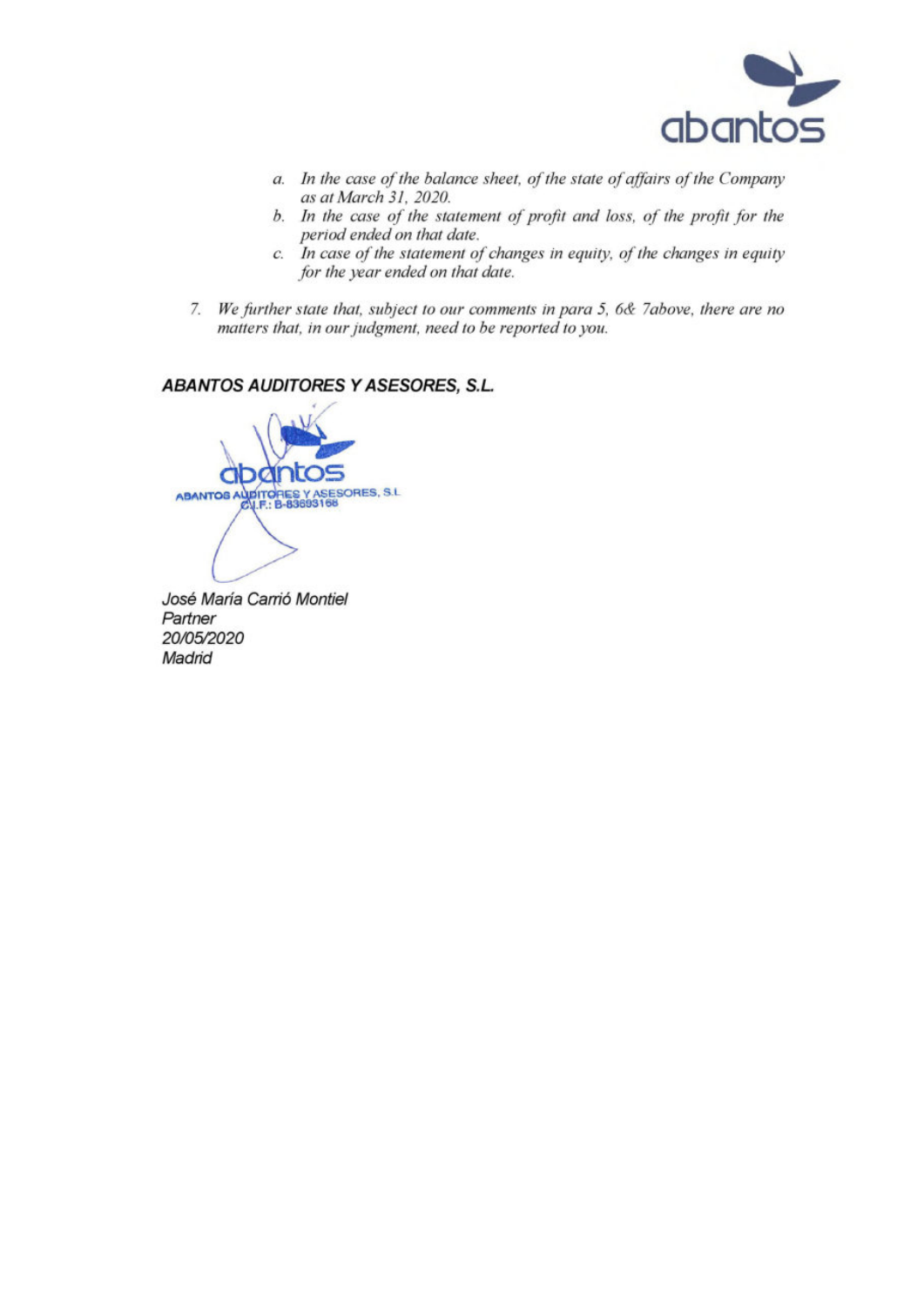## ELECTROSTEEL TRADING, S.A. Balance sheet ended march 31, 2020

(euros)

| <b>ASSETS</b>                           | 2019<br>2018 |              |  |
|-----------------------------------------|--------------|--------------|--|
| A) NON CURRENT ASSETS                   |              | 0,00         |  |
| <b>B) CURRENT ASSETS</b>                | 1.083.824,08 | 1.442.099,91 |  |
| <b>Receivables</b>                      | 1.045.124,49 | 1.320.607,26 |  |
| Trade receivables                       | 868.138,84   | 1.259.472,64 |  |
| Other debitors                          | 176.985,65   | 61.134,62    |  |
| <b>Short term financial investments</b> |              | 0,00         |  |
| <b>Advances and prepayments</b>         | 3.949,09     | 3.050,83     |  |
| Cash at bank and hand                   | 34.750.50    | 118.441.82   |  |
| <b>TOTAL ASSETS (A + B)</b>             | 1.083.824,08 | 1.442.099,91 |  |

| SHAREHOLDERS' EQUITY AND LIABILITIES                   | 2019         | 2018         |  |
|--------------------------------------------------------|--------------|--------------|--|
| A) SHAREHOLDERS' EQUITY                                | 133.706,57   | 124.195,88   |  |
| <b>Total equity</b>                                    | 133.706,57   | 124.195,88   |  |
| Paid - up capital                                      | 65.000,00    | 65.000,00    |  |
| Reserves                                               | 5.858,25     | 5.245,60     |  |
| Results carried forward                                | 53.337,63    | 47.823,82    |  |
| Period's result                                        | 9.510,69     | 6.126,46     |  |
| <b>B) LONG-TERM LIABILITIES</b>                        |              |              |  |
| C) CURRENT LIABILITIES                                 | 950.117,51   | 1.317.904,03 |  |
| Short-term provision                                   | 0,00         | 0,00         |  |
| <b>Short-term debts</b>                                | 231.323,48   | 129.898,95   |  |
| <b>Bank loans</b>                                      | 231.323,48   | 129.898,95   |  |
| <b>Creditors</b>                                       | 718.794,03   | 1.188.005,08 |  |
| <b>Trade creditors</b>                                 | 714.260,84   | 1.187.527,79 |  |
| Other creditors                                        | 4.533,19     | 477,29       |  |
| TOTAL SHAREHOLDERS' EQUITY AND LIABILITIES (A + B + C) | 1.083.824,08 | 1.442.099,91 |  |



Director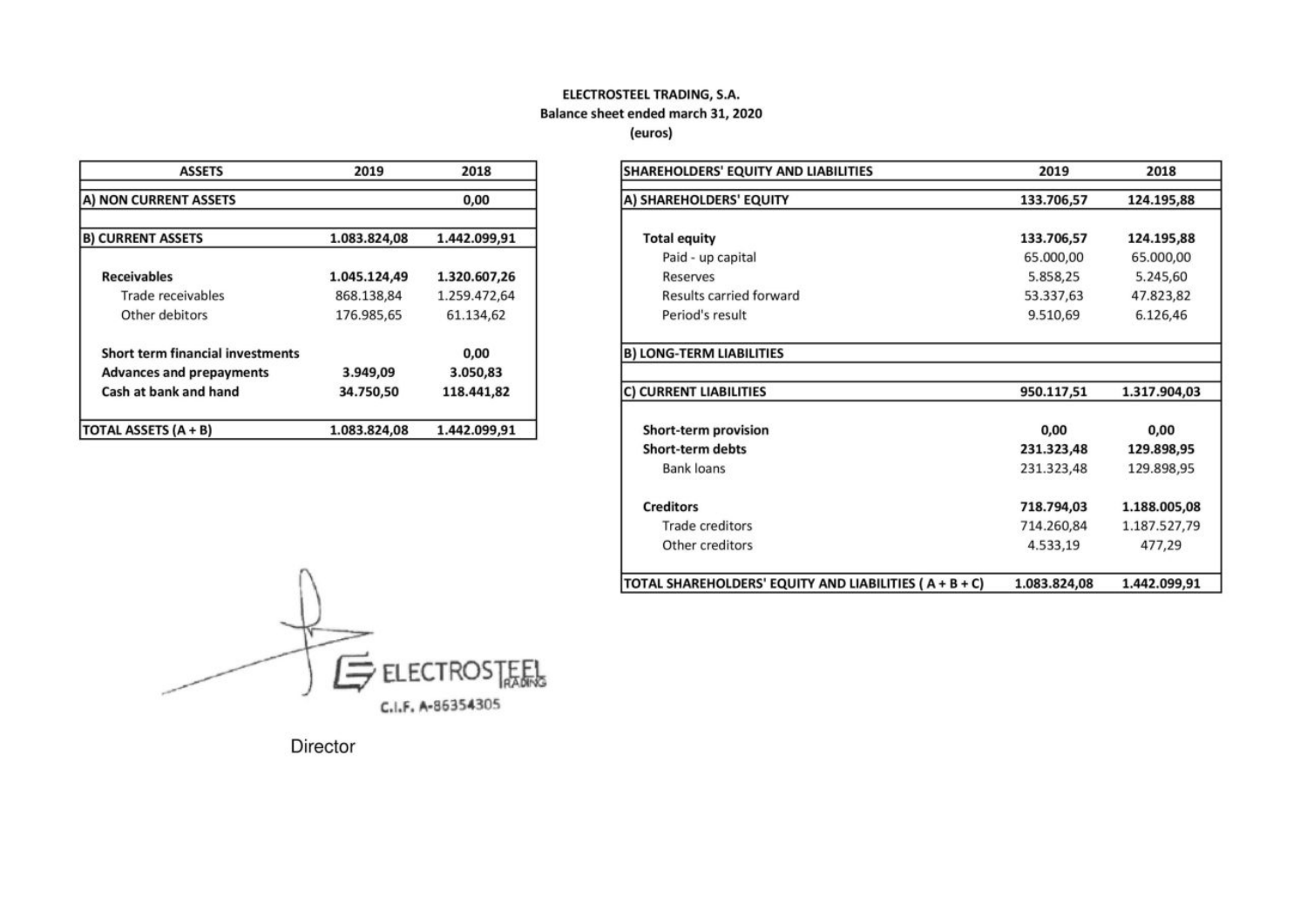## **ELECTROSTEEL TRADING, S.A.** Profit and Loss Account ended march 31, 2020

|                                                    | 2019            | 2018            |
|----------------------------------------------------|-----------------|-----------------|
| Turnover (sales)                                   | 2.568.956,85    | 2.128.319,57    |
| Cost of sales                                      | $-2.514.380,49$ | $-2.071.437,36$ |
| Administrative expenses                            | $-36.345,66$    | $-46.986,88$    |
| Other results                                      | $-1.732,75$     | 1.771,30        |
| A) OPERATING RESULTS BEFORE FINANCIAL TRANSACTIONS | 16.497,95       | 11.666,63       |
| <b>Financial expenses</b>                          | $-3.817,03$     | $-3.498,02$     |
| <b>B) FINANCIAL RESULT</b>                         | $-3.817,03$     | $-3.498,02$     |
| C) RESULT BEFORE TAXES                             | 12.680,92       | 8.168,61        |
| Income tax                                         | $-3.170,23$     | $-2.042,15$     |
| <b>D) PERIOD RESULT</b>                            | 9.510,69        | 6.126,46        |



Director